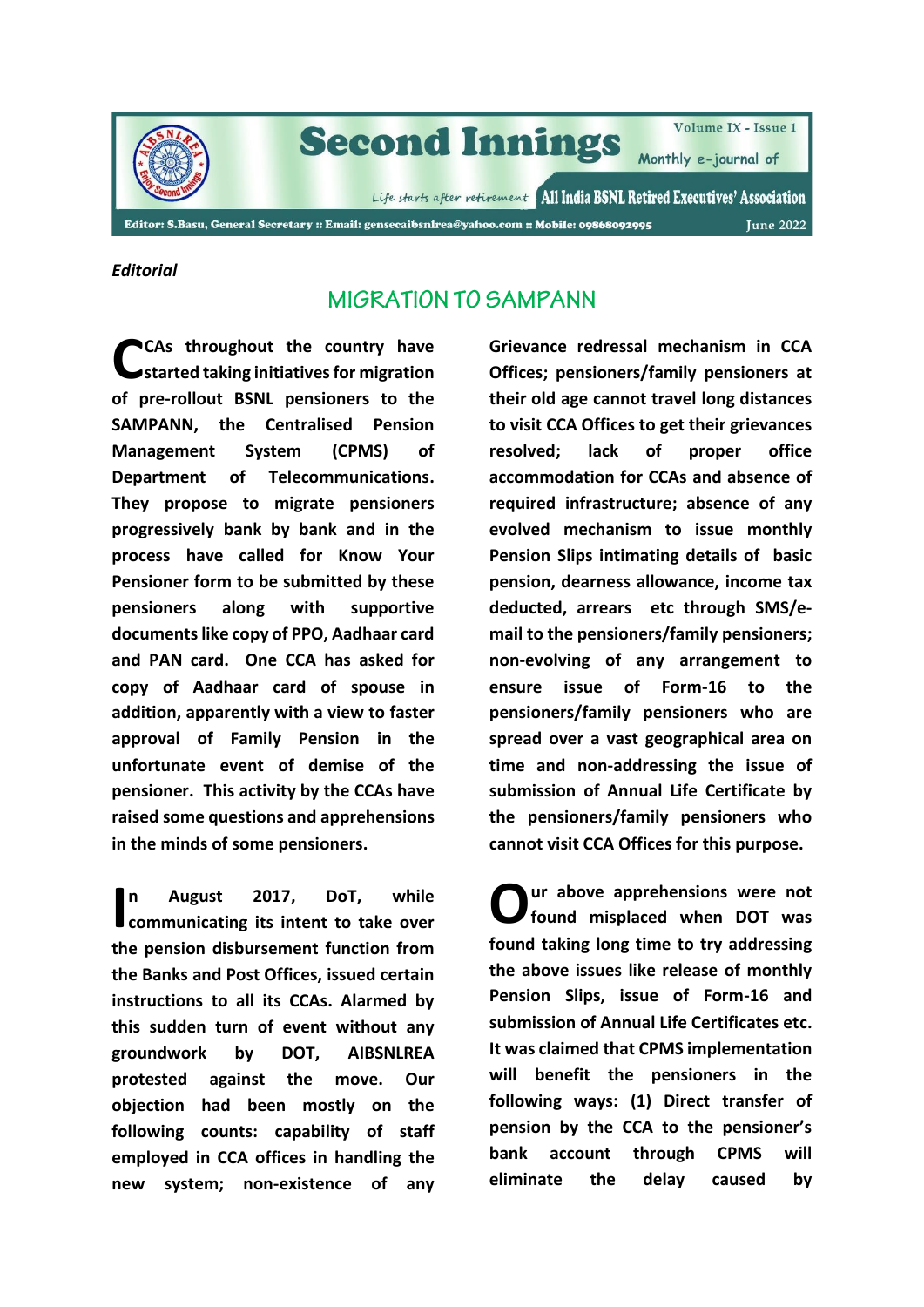#### AIBSNLREA E-journal, June 2022

**involvement of the CPPC (2) It will eliminate the need for transfer of pension cases from one Circle to another. This in turn will ensure that pensioners drawing pension in a bank located in another state (different from where he retired) start getting pension without any time-lag. (3) Any revision in pension will get effected without delay. Calculation and payment of arrear will take place automatically once the pension is revised. (4) The timelag between change in Dearness Relief (DR) and its payment will be minimized as latest DR rates will be updated centrally. (5) Age-linked enhancement of pension will take place on attaining the designated age. (6) The pensioner will be able to access and take print-out of details of pension payment by logging into CPMS with the login ID provided to the pensioner. (7) TDS and Form-16 will be provided by the CCA without any intervention from the pensioner. On the issue of submission of Life Certificate, we were told that, it can continue to be submitted at the Banks/Post Offices having Jeevan Praman facility. In addition, the Pensioners Service Centre at SSAs and Pensioners' Lounge at CCA Offices will facilitate online submission of Digital Life**  **Certificate. We have the satisfaction that we could get DOT to wake up from its slumber and to attend to many of the concerns that we raised.**

**fter official launch of SAMPANN (System for Accounting and Management of Pension) in December 2018 by the Prime Minister, pensioners retiring from February 2019 onwards came under SAMPANN. By and large there have been no major issues reported on the functioning, except for a few issues like insufficient details in pension slip, delay in sanction of family pension and subsequent payment of arrears and flaws in Grievance redressal mechanism. A**

**ut it is to be seen, whether the** But it is to be seen, whether the system will be able to handle the **extra load to be generated after all pensioners come under SAMPANN. We will have to ensure that the pensioners are not unduly harassed in the name of collecting details/documents for migration to SAMPANN. We are analysing the different approaches by different CCAs and will take up with the concerned authorities for smooth migration to SAMPANN.** 



## **Important Development of the Month**

**Shri V P Arya, AGS, AIBSNLREA has been visiting BSNL CO a number of times and pursuing the issue of non-release of the withheld amount of ex-gratia, non-grant of time bound upgradation from E4 to E5 and from E5 to E6 and also releasing of gratuity and CVP in view of quashing of chargesheet by Hon'ble CAT Bangalore and on attaining the age of 60 years – case of Shri B M Nyamati Retd CAO, Bangalore Telecom District. Now, AGM (Admin-F) has informed us that letter requesting grant of VC has been**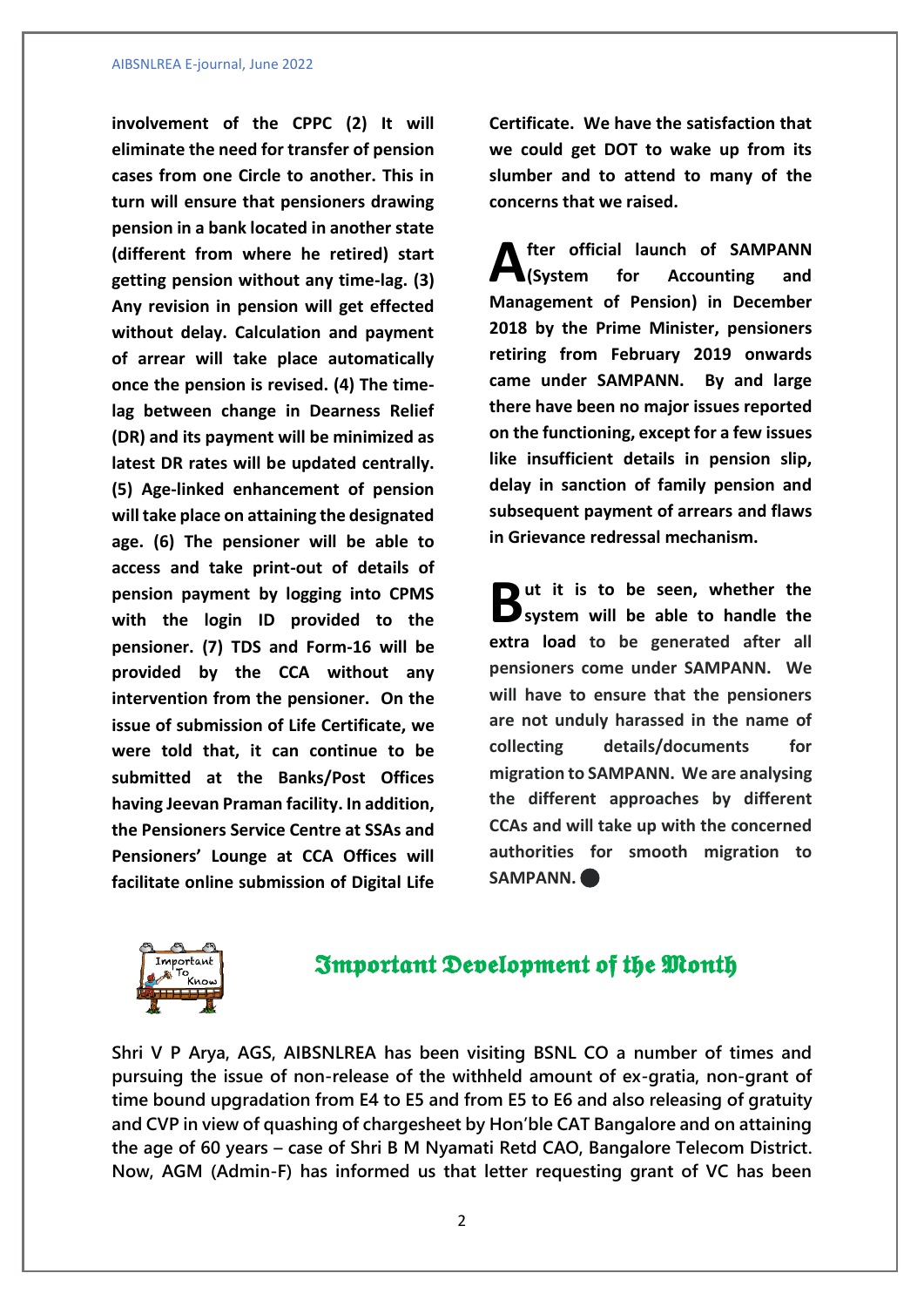**received from Karnataka Circle and has been sent to CVO for obtaining clearance. We hope the issue will be resolved shortly and Final retirement order will be issued. CHQ will pursue the case till withheld ex-gratia is released and time bound upgradations are granted from the due dates.**



### **Issues taken up**

**25.05.2022: AIBSNLREA WRITES TO SECRETARY (PENSION) DoP&PW ON DELAY BY DEPARTMENT OF TELECOMMUNICATIONS IN EXTENDING THE CONSEQUENTIAL BENEFITS TO THE JTOS QUALIFIED IN TES GROUP B QUALIFYING EXAMINATIONS AND WERE PROMOTED TO DE/AGM GRADE DURING THEIR SERVICE IN DOT PRIOR TO 01.10.2000, BASED ON REVISED SENIORITY AS PER THE DIRECTIONS OF HON'BLE SUPREME COURT OF INDIA IN CA NO.4389 OF 2010:**

**AIBSNLREA has now sought the intervention of Secretary (Pension), DoP&PW, requesting him to advise DoT to conduct review DPC in in respect of the promotion orders issued during the DoT period, i.e., before formation of BSNL on 01.10.2000, at the earliest and without further delay. [View the letter](https://www.aibsnlrea.org/circulars/todoppwconsequentialbenefits.pdf)**

**21.05.2022: AIBSNLREA WRITES TO CCA MAHARASHTRA CIRCLE ON DELAY IN RE-FIXATION OF PENSION OF SHRI V GANAPATHIRAMAN RETD DGM:**

**AIBSNLREA has written to the CCA Maharashtra Circle regrding delay in re-fixation of pension of Shri V Ganapathiraman, Retd DGM, in order to remove the anomaly in pension of absorbed BSNL employees who retired within the period of 10 months from 01.10.2000, pointing out that in spite of the affected pensioner representing to CCA Maharashtra ever since DoT issued instructions on the matter on 07.10.2021, there has been no response. [View the letter](https://www.aibsnlrea.org/circulars/toccamhganapathiraman.pdf)**



## **/ & ANGARS**

#### **26.05.2022: MINUTES OF 32ND MEETING OF SCOVA:**

**DoP&PW has circulated the minutes of the 32nd Meeting of SCOVA (Standing Committee Of Voluntary Agencies). The item requesting Payment of DA/DR arrears frozen for 18 months from 1.1.2020 to 30.06.2021 has been closed with the reply from Joint Secretary, DoE that decision to freeze DA and DR was taken in the context of Covid-19 pandemic so as to ease pressure on Government finances. On the issue of Enhancement of Additional Pension on attaining age of 65 years, 70 years and 75 years, JS (Pension), DoPPW has informed that the proposal is under consideration in consultation with DoE and DoEA on the aspects of funds availability in the Budget. He has also informed that the proposal to increase the amount of FMA is under consideration, financial implications are being worked out and a reference will be made to DoE shortly. [View the Minutes](https://www.aibsnlrea.org/imporders/scova32minutes.pdf)**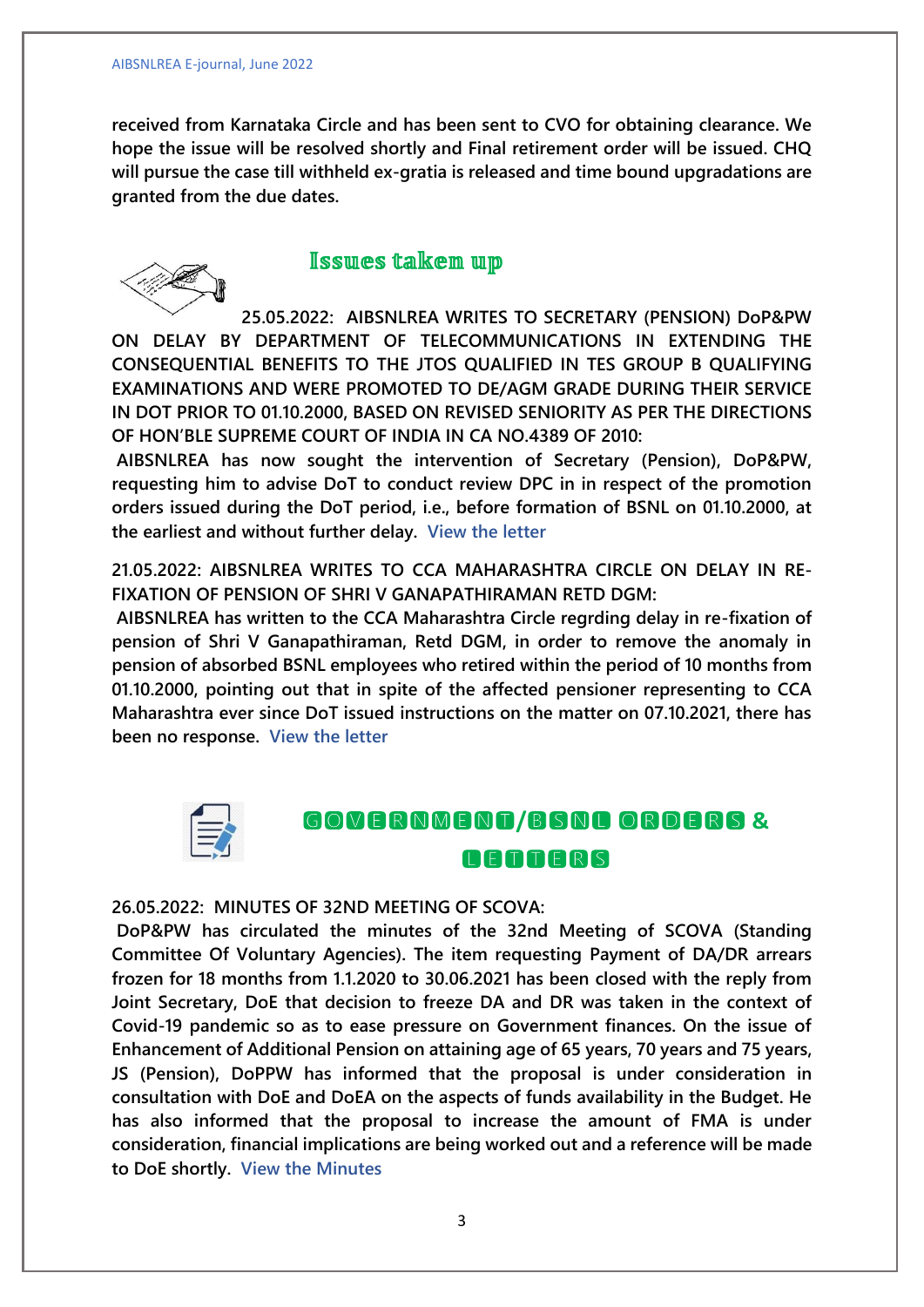**14.05.2022: REMOVAL OF SIXTY FOUR HEALTH CARE ORGANISATIONS EMPANELLED UNDER CGHS DELHI NCR FROM LIST OF EMPANELLED ORGANISATIONS UNDER CGHS: Hospital empanelment Cell of DG CGHS has issued orders removing 64 HCOs from the list of empanelled orgqnisations under CGHS Delhi for non-compliance with its directions for onboarding NHA IT platform for uploading the bills pertaining to pensioner CGHS beneficiaries in a paperless environment within the stipulated time. [View the order](https://www.aibsnlrea.org/imporders/cghsdelhi64hcos.pdf)**



## **RESPONSE/ACTION TAKEN ON AIBSNLREA'S REPRESENTATIONS**

**26.05.2022: DOP&PW FORWARDS AIBSNLREA LETTER ADDRESSED TO SECRETARY (PENSION) DoP&PW TO DOT REQUESTING EXPEDITIOUS RESOLUTION OF THE ISSUE OF EXTENDING THE CONSEQUENTIAL BENEFITS TO THE JTOS QUALIFIED IN TES GROUP B QUALIFYING EXAMINATIONS AND WERE PROMOTED TO DE/AGM GRADE DURING THEIR SERVICE IN DOT PRIOR TO 01.10.2000, BASED ON REVISED SENIORITY AS PER THE DIRECTIONS OF HON'BLE SUPREME COURT OF INDIA IN CA NO.4389 OF 2010:**

**Immediately after receipt of our letter dated 25.05.2022 on the matter, DoP&PW has forwarded our email along with the letter, requesting DoT "to look into the matter and resolve the same expeditiously as per extant rules in a time bound manner under intimation to this department and the concerned pensioner about the action taken." [View the email](https://www.aibsnlrea.org/imporders/doppwtodotconsequential.pdf)**

**10.05.2022: DOPPW RESPONDS TO AIBSNLREA LETTER DATED 12.01.2022 SUGGESTING IMPROVEMENTS IN CPENGRAMS:**

**AIBSNLREA vide its letter dated 12.01.2022 addressed to the Secretary (Pension) DoP&PW had suggested improvements in CPENGRAMS based on experiences of shortcomings and lack of real monitoring of resolution of grievances, giving details of the grievances which were closed with irrelevant, immaterial and senseless responses. DoP&PW after keeping the status 'under process' for more than four months, has now replied that "Suggestions noted". We believe that the suggestions will be implemented in due course. [View the DoP&PW response](https://www.aibsnlrea.org/imporders/doppwresponseimprovements.pdf)**



## **BRANCHES IN ACTION**

**30.05.2022: ANNUAL GENERAL BODY MEETING OF AIBSNLREA THANJAVUR BA BRANCH HELD:**

**Annual General Body meeting of AIBSNLREA Thanjavur BA Branch was held under the Presidentship of Shri.R.KRISHNARAO, District President on 28.05.2022. Silence was observed in remembrance of two members whom we had lost in their fight against COVID-19. Secretary informed the meeting that 18 new members have joined recently. Twenty one members attended the meeting. The present status of the life of the retired executives, Pension revision, Non payment / Delay in medical bill / FMA payment, Issues**